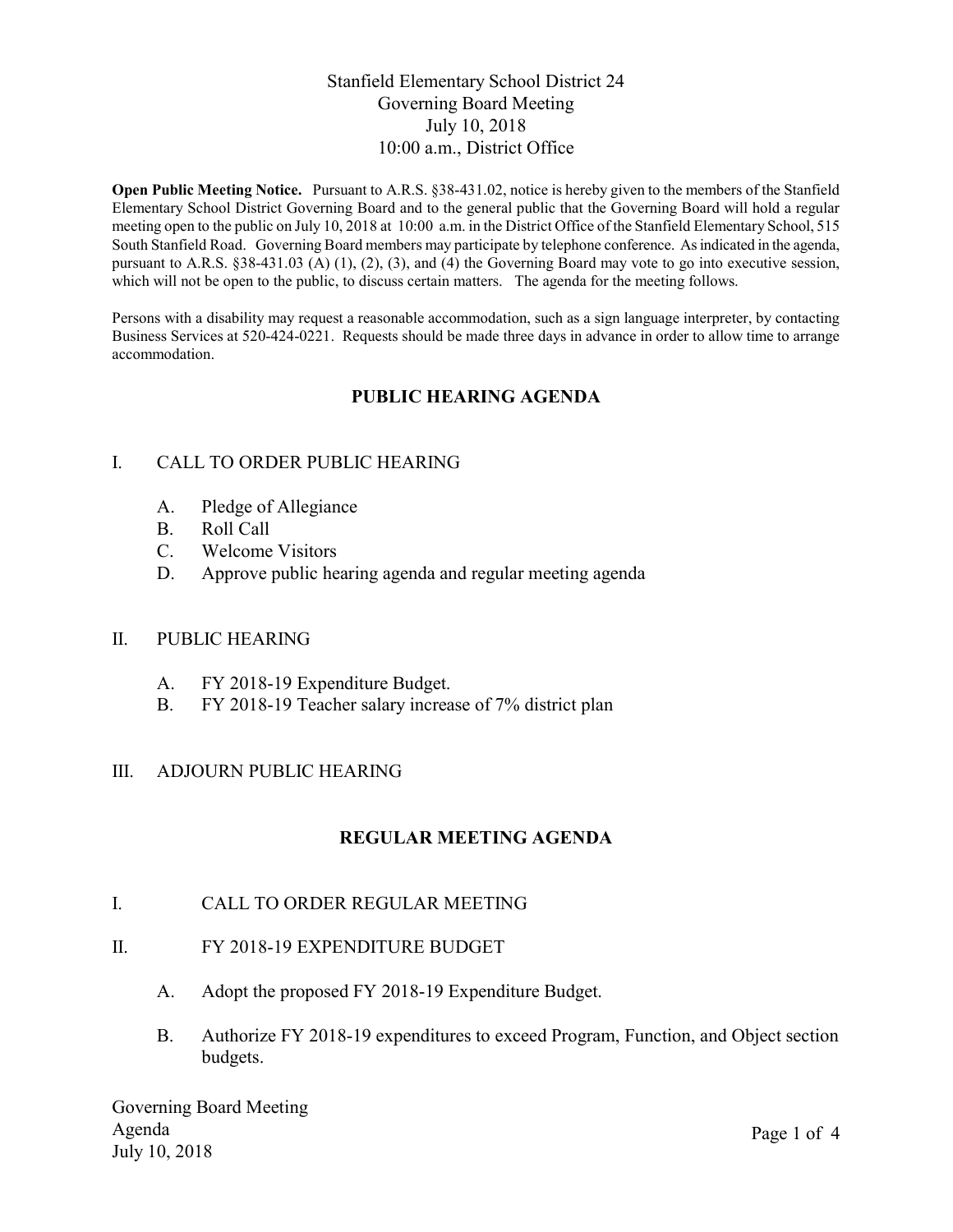C. Approve the FY 2018-19 Teacher salary increase of 7% district plan

### III. CALL TO THE PUBLIC

Guidance for Public Participation in Board Meetings is provided in Policy BEDH. The President may recognize individuals wishing to address the Board under Call to the Public or under the item on the Agenda they wish to address. Each individual will be allowed five minutes unless additional time was requested and granted in advance by the Superintendent or President. ARS 38-432.02(H) provides that Board members shall not respond to comments unless the item is on the agenda.

The Board shall not hear personal complaints against school personnel or a person connected with the district. A procedure is provided by the Board for disposition of legitimate complaints in Policies KL, KB and KLD.

## LLAMADA AL PÚBLICO

La póliza BEDH, provee una guía publica para participar en juntas de la Mesa Directiva. El presidente de la Mesa Directiva puede reconocer a los individuos que desean dirigirse a la mesa bajo llamada al público o bajo el artículo en la agenda que desean tratar. A cada individuo se le otorgaran cinco minutos de tiempo, a menos que el Presidente o Superintendente le hayan concedido tiempo adicional por adelantado. La Póliza ARS 38- 432.02 dice que ningún miembro de la mesa responderá a ningún tipo de comentarios de temas que no estén en la agenda.

La mesa no oirá quejas personales en contra de personal de la escuela o personas que tengan alguna conexión con el Distrito. Para este tipo de quejas la mesa provee otro tipo de procedimientos para la disposición de quejas legítimas las cuales se encuentran en las siguientes Pólizas KL, KB, y KLD.

### IV. APPROVAL OF MINUTES

Approve the June 26, 2018 regular governing board meeting minutes.

### V. REPORTS

- A. June Public Funds Expenditure Reports. (Pages 1-4)
- B. June Student Activities Report. (Page 5)
- C. Principal's Report (Page 6)

Governing Board Meeting Agenda July 10, 2018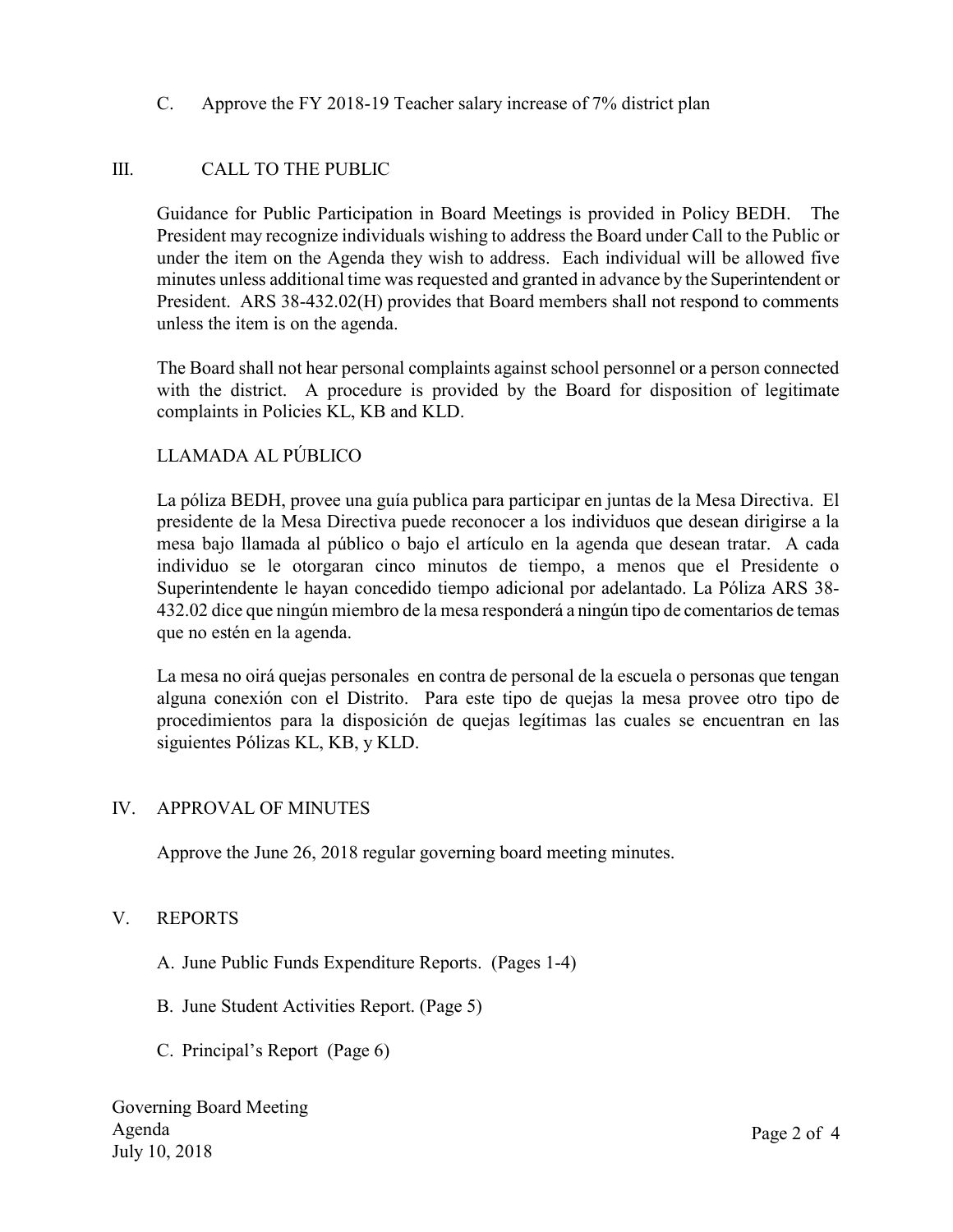- D. Operations Support Services Reports (Page 7-8)
	- 1. Technology
	- 2. Maintenance
- VI. NEW BUSINESS ACTION ITEMS PERSONNEL

All hiring is pending satisfactory completion of background investigation, records verification, and fingerprint report.

A. Approve Hire, Elizabeth Pena for Dispatch/Clerk, Notice of "At-Will" Appointment - 260-day schedule, 1.0 FTE positions, effective July 1, 2018

### VII. NEW BUSINESS ACTION ITEMS – BUSINESS

- A. Ratify approval of payroll vouchers
	- 1. PV26 \$ 260,997.93 2. PV27 \$ 69,360.37 3. PV28 \$ 67,439.42 4. PV29 \$97,644.66
	- 5. PV30 \$37,344.86
	- 6. PV31 \$22,573.83
- B. Ratify approval of expense vouchers
	- 1. EV1840 \$ 217,905.47
	- 2. EV1841 \$ 69.37
	- 3. EV1842 \$34,214.88
- C. Re-approve facilities use fee schedule for FY 2018-19.
- D. Approve Sole Source for Scientific Learning for FY 2018-19.
- E. Approve the Intergovernmental Agreement for the Pinal County Education Services Consortium for the 2018-19 school year and ratify the Superintendent's signature on the Waiver of Potential Conflict of Interest. (Pages 9-18)
- F. Approve Intergovernmental Agreement regarding Data Processing Service Program between Stanfield Elementary School District and Pinal County School Superintendent's Office for services from July 1, 2017 to June 30, 2018. (Pages 19-23)

### VIII. NEW BUSINESS ACTION ITEMS - SCHOOL

 A. Accept the Stanfield Elementary School District 2018-19 Teacher Handbook (Separate Packet)